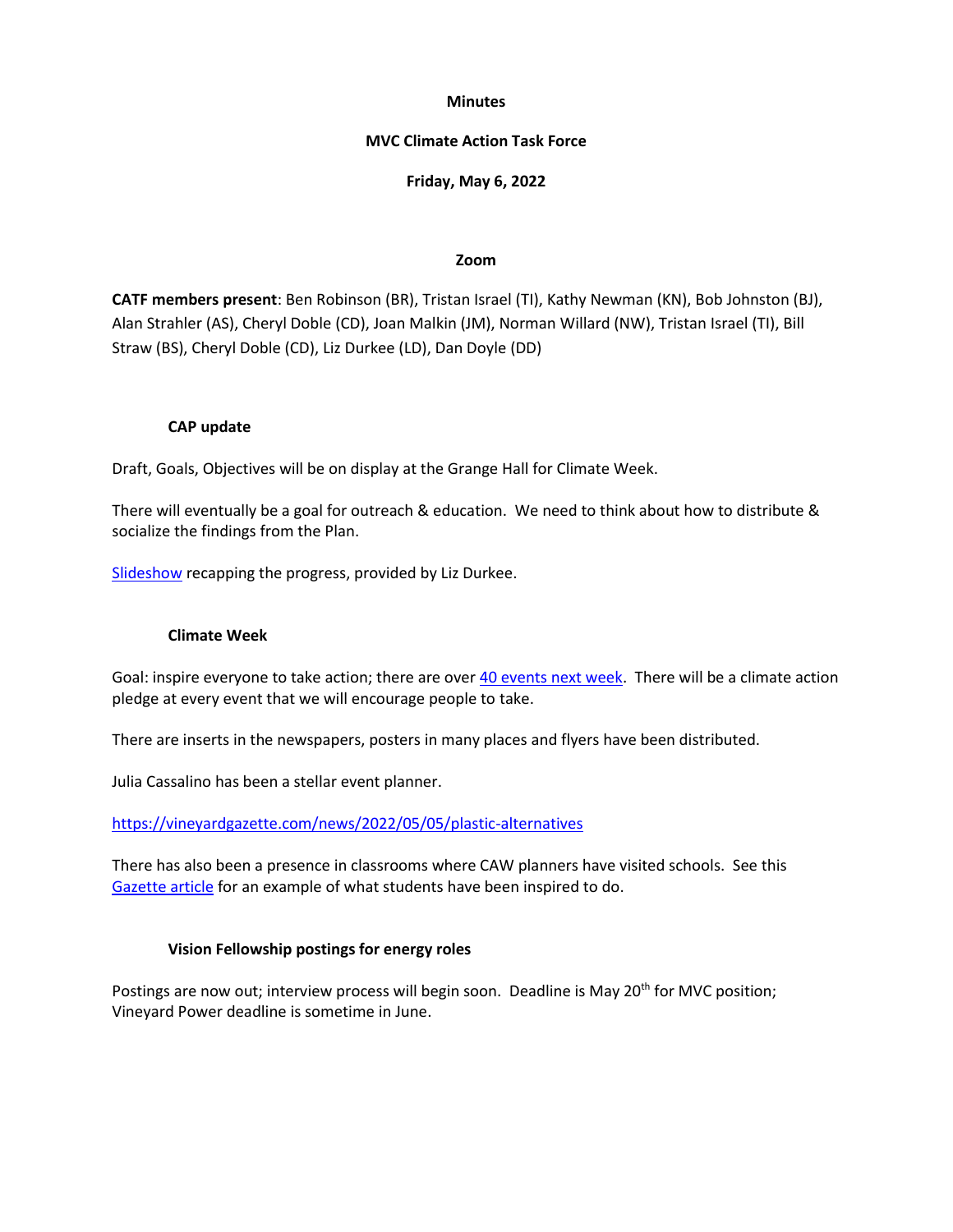# **Recap of SSA- Sen. Markey's office-CATF meeting**

Meeting was held with Steamship Authority's General Manager Bob Davis, and Vineyard Haven's Port Council Rep, John Cahill, along with staff from Sen. Markey's office

Bob Davis expressed Vision, wants to have someone hired by July  $1<sup>st</sup>$  who is dedicated to coordinating grants

BIL – At least \$1 billion in IIJA/BIL grants over the upcoming five years are available for rural ferries; however, the two ferry ports must be 50 miles apart; Alaska;

A new avenue for funding could be a congressionally earmarked package.

SSA GM may have been somewhat surprised at the findings of the Steamship report.

Onshore charging was part of the conversation as well. The Alternative Propulsion report will be discussed at the SSA Board of Governors meeting on May 26<sup>th</sup>.

Could WHOI collaboration / partnership for charging be explored?

# *More fleets discussion*

The Transp. C'tee at MVRHS is talking about E-buses. The C'tee is meeting with the Highland group regarding charging prospects; this is challenging given the uncertainty around renovations for the school.

It helpful to send out an email blast to keep CATF members showing up at the Transportation C'tee meetings; presence is helpful; Noli and Kate have been teaming up thus far. The Energy Planner will likely end up going to these meetings once they're hired.

## **Additional working group updates**

Education C'tee has morphed into Climate Week; an Introductory statement will be read at every event that week.

Are we getting enough press coverage? This could very well be a story in a metropolitan newspaper with bigger readership; Joan may reach out to Remi works at the NYTimes; Ben may do the same for Sabrina Shankman at the Boston Globe.

Yankee Magazine will be coming down; the writer will be on the island from Tues-Saturday; it began as a story on SLR and has evolved into more coverage for Climate Week.